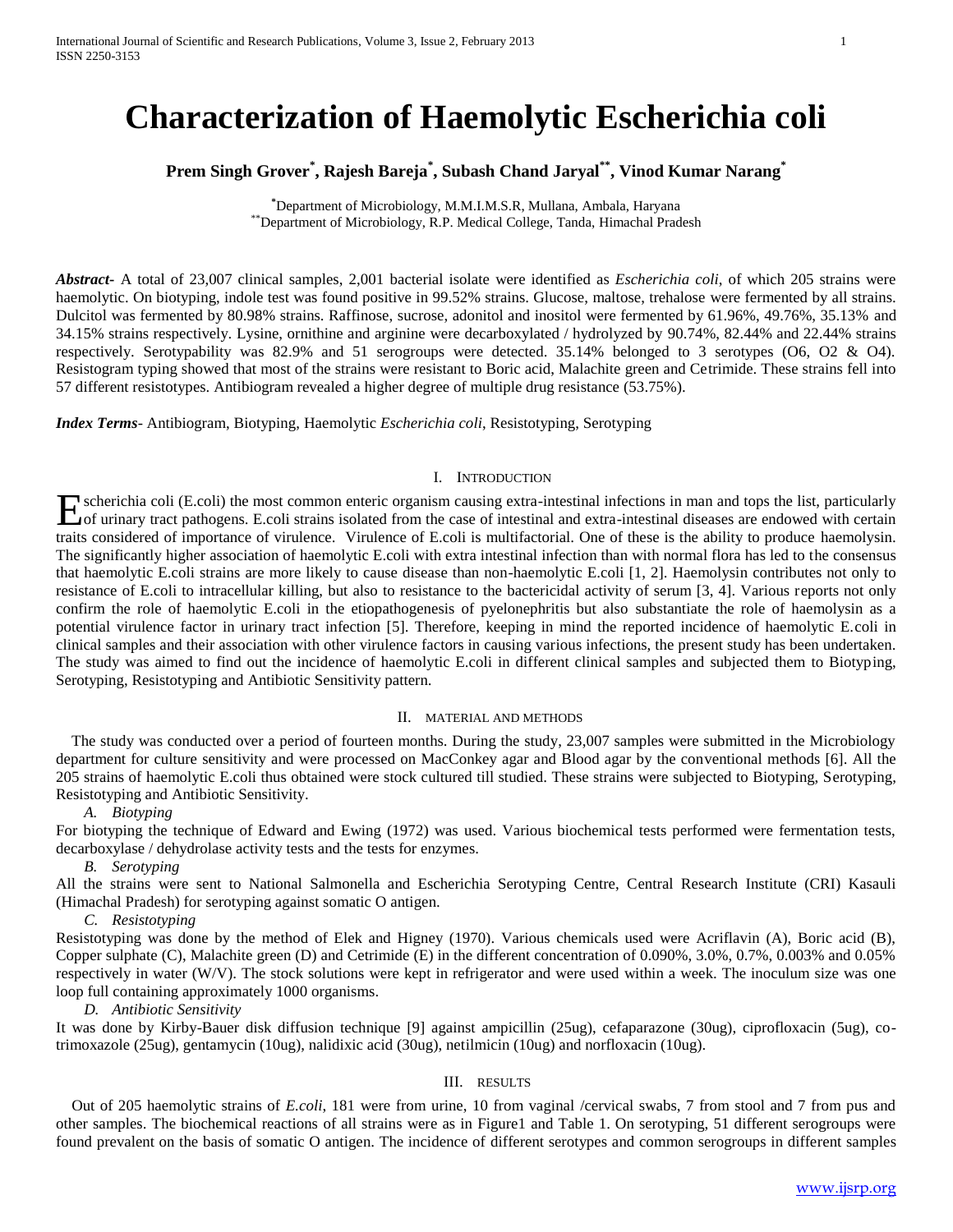is shown in Table 2 and 3. All the strains were resistotyped with five chemicals coded as A, B, C, D and E [Fig. 2]. These strains fell into 57 different resistotypes. The frequency and distribution of these strains with respect to their resistotypes is shown in Table 4. Antibiotic sensitivity testing revealed 53.75% strains to be multidrug resistant, 6.83% strains were sensitive to all the eight agents [Fig. 3].

#### IV. DISCUSSION

 The present study was aimed at finding out the incidence of haemolytic *E.coli* from different clinical specimens and their further characterization by biotyping, serotyping, resistotyping and antibiotic sensitivity. There is no study carried out on these lines exclusively for haemolytic *E.coli*, though the studies on *E.coli* in general are available in plenty. Therefore, the results in the present study are being compared with these of *E.coli* reports in general only.

 A total of 205 strains were identified as haemolytic *E.coli*. As far as the biotyping is concerned, the indole test and methyl red test were found to be positive in 99.52% and 100% strains respectively. Nitrate reduction test was positive in 100% strains. Whereas, Tewari and Aggarwal (1982) reported in their study, the positivity rate of these three reactions as 100%. Voges Proskauer test and urease test were negative in all strains. Like Tewari and Aggarwal (1982), in our study also, all the strains have been found to ferment glucose, maltose, trehalose and mannitol. Regarding the fermentation of arabinose, adonitole, inositol, raffinose and sucrose, 85.37%, 35%, 34%, 61.96% and 49.76% strains have been found positive in the present study whereas others reported a positive rate of 99%, 5%, 1%, 64.9%, 91.4% respectively [10-12]. As far as the fermentation of xylose and lactose is concerned, in our study, 98.54% strains were found to ferment these two sugars whereas Forbes *et al.,* (2002) and Tewari and Aggarwal (1982) observed that 95%, 95%, 70.1% and 94.6% of *E.coli* strains to ferment xylose and lactose respectively. Kalmansen *et al.,* (1975) reported that dulcitol fermenting *E.coli* strains are significantly more virulent than the others and have shown the correlation between the urovirulence of *E.coli* and dulcitol fermentation. In the present study, 80.98% (166) strains have been found to ferment dulcitol as compared to Kaur *et al.,* (1991) and Forbes *et al.,* (2002) who reported 71.1% and 60% of their strains to ferment dulcitol. Only 3.9% strains were anaerogenic in our study, as compared to others who reported 7.7% strains to be anaerogenic [10]. In the present study, 90.74%, 82.44% and 22.44% strains were found to decarboxylate / hydrolyse lysine, ornithine and arginine respectively. The studies conducted by other workers reported the positivity rate ranged from 90% - 100%, 65% - 67% and 17% - zero respectively [10-12].

 In *E.coli*, so far more than 173 serotypes of O antigens, 103 serotypes of K antigens and 75 serotypes of H antigens have been recognized [15]. In the present study, only 170 (82.9%) haemolytic *E.coli* strains are serotypable, 4.39% and 12.69% strains were untypable and rough respectively. The higher percentage of these rough strains could be either because of the present study involved only one morphological type of strains (haemolytic *E.coli*) or it may be due to different geographical distribution or due to untreated cases of *E.coli* infection [16] though in present study, history of treatment was not considered. Husain *et al.,* (1995) reported only 6.1% strains as rough strains in their study. Hughes *et al.,* (1982) and Goldwater and Bettelheim (2000) reported 50% *E.coli* strains of O18 and O75 and O111 serogroups to be haemolytic in UTI and Haemolytic Uremic Syndrome cases respectively whereas in present study, only 2.35% strains belonged to serotype O18 and no strain fell in serogroup O75 and O111 respectively. Out of 181 strains from urine, only 40% strains belonged to classical serogroups as compared to Siegfried *et al.,* (1994) who observed 35.4% and 25% strains belonged to classical serogroups from lower and upper urinary tract infections respectively. Resistogram is considered better method than antibiogram for typing an organism. This may also give epidemiologically valuable information. Elek and Higney (1970) identified 65 serotypes for 200 strains of *E.coli* isolated from UTI. In the present study, some strains were serologically untypable (4.39%) but these could be typed by resistotyping. Similar correlation between resistotyping and serotyping has also been shown by Elek and Higney (1970). The antibiogram pattern of haemolytic *E.coli* isolated in the present study showed multidrug resistance (53.75%). Only 6.83% strains were sensitive to all the 8 agents tested. About 13% strains were resistant to single drug and 23.43% strains were resistant to two drugs. On the whole, cefaperazone (90.25%), netilmycin (83.9%), ciprofloxacin (74.15%), gentamycin (72.20%) and norfloxacin (71.71%) have shown good in-vitro efficacy. More than 80% of isolates of *E.coli* were reported to be resistant to ampicillin [10,19] which is similar to that found in the present study (84.39%). The percentage of cotrimoxazole, nalidixic acid and gentamycin resistant strains in our study is 76.10%, 53.66% and 27.80% respectively, meaning thereby that haemolytic *E.coli* strains showed greater degree of drug resistance than non-haemolytic *E.coli* isolates [10,14,19,20].

### V. CONCLUSIONS

 The incidence of haemolytic *E.coli* is 10.24% among *E.coli* isolates. Biochemically, these strains show all most similar reactions as non-haemolytic *E.coli*. Only 82.9% of the strains were typable serologically with incidence of rough strains being on the higher side. In the present study, 40% strains from urine belonged to classical groups. Another contrast is that only 2.35% strains belonged to serotype O18 and none to O75 and O111 serogroups as compared to other studies who reported 50% *E.coli* strains of O18, O75 and O111 to be haemolytic. The resistotyping is a useful epidemiological marker as 57 resistotypes were encountered in a study of 205 strains. Another feature revealed from the study is that the antibiogram of these strains showed greater degree of resistance than non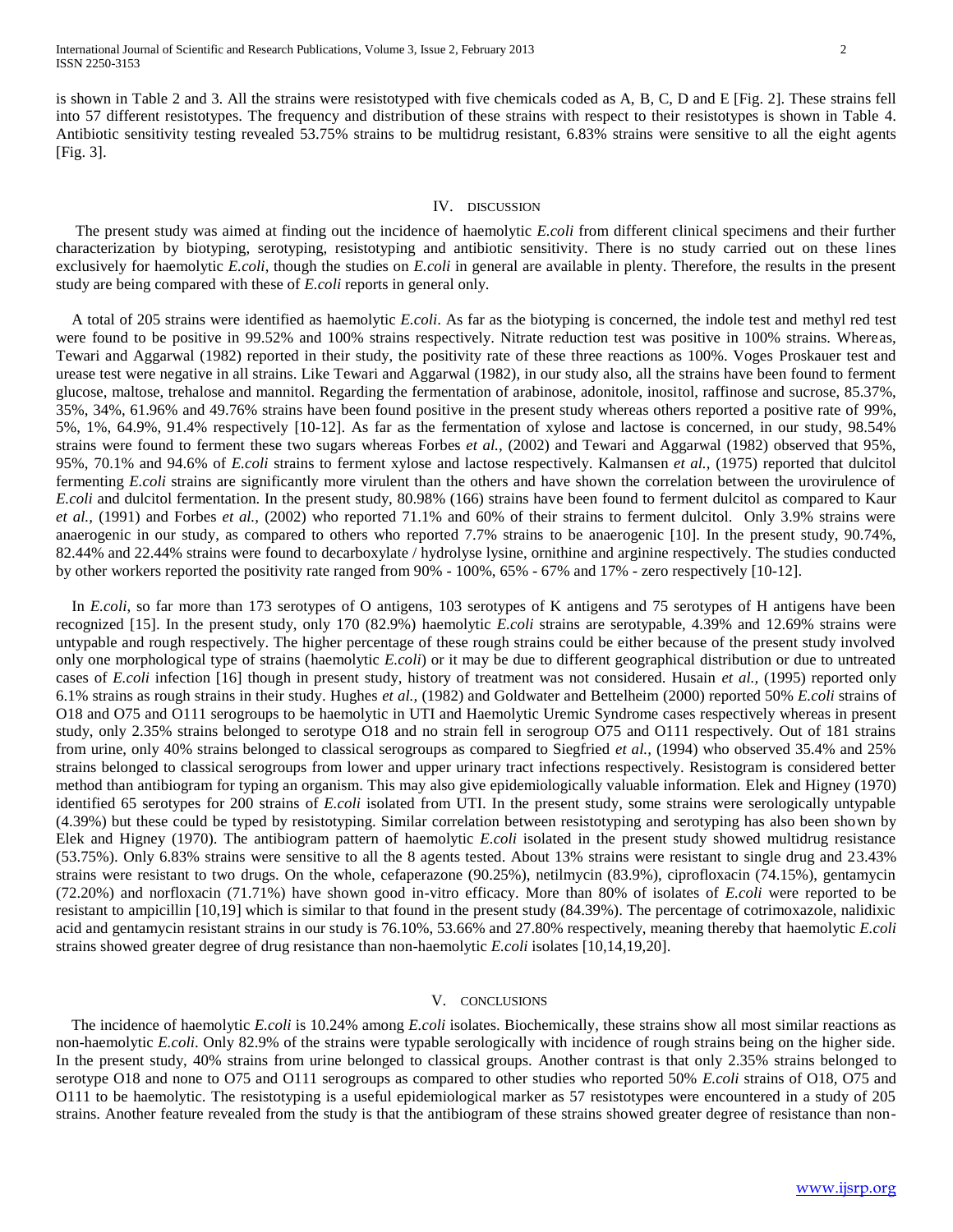haemolytic *E.coli*. So haemolytic *E.coli* characters are similar in some aspects with the non-haemolytic *E.coli* and differ widely in others.

| S. No. | Carbohydrates / Amino acid | <b>Positive Number</b> | Percentage |  |
|--------|----------------------------|------------------------|------------|--|
| 1.     | Adonitol                   | 72                     | 35.13 %    |  |
| 2.     | Arabinose                  | 175                    | 85.37 %    |  |
| 3.     | Dulcitol                   | 166                    | 80.98%     |  |
| 4.     | Glucose                    | 205                    | 100 %      |  |
| 5.     | Inositol                   | 70                     | 34.15 %    |  |
| 6.     | Lactose                    | 202                    | 98.54 %    |  |
| 7.     | Maltose                    | 205                    | 100 %      |  |
| 8.     | Mannitol                   | 205                    | 100 %      |  |
| 9.     | Raffinose                  | 127                    | 61.96 %    |  |
| 10.    | Sucrose                    | 102                    | 49.96 %    |  |
| 11.    | Trehalose                  | 205                    | 100 %      |  |
| 12.    | Xylose                     | 202                    | 98.54 %    |  |
| 13.    | Arginine                   | 46                     | 22.44 %    |  |
| 14.    | Lysine                     | 186                    | 90.74 %    |  |
| 15.    | Ornithine                  | 169                    | 82.44 %    |  |

Table 1: Carbohydrate fermentation and decarboxylase / dehydrolase activity of hemolytic *Escherichia coli* (n=205)



Figure 1: Decarboxylation of amino acids. L – Lysine, O – Ornithine, A – Arginine, C – Control

| Table 2: Incidence of serotypes in haemolytic <i>Escherichia coli</i> strains (n=205) |
|---------------------------------------------------------------------------------------|
|---------------------------------------------------------------------------------------|

| <b>Serotypes</b>                                                                                                                                  | <b>Positive strains</b> | Percentage |
|---------------------------------------------------------------------------------------------------------------------------------------------------|-------------------------|------------|
| О6                                                                                                                                                | 38                      | 18.54%     |
| O <sub>2</sub>                                                                                                                                    | 17                      | 8.30%      |
| 04                                                                                                                                                | 17                      | 8.30%      |
| O138                                                                                                                                              | 7                       | 3.42%      |
| O <sub>106</sub>                                                                                                                                  | 6                       | 2.93%      |
| 035, 056, 0130                                                                                                                                    | 5 each                  | 2.44%      |
| O18, O154                                                                                                                                         | 4 each                  | 1.96%      |
| 01, 029, 036, 048, 099, 0102                                                                                                                      | 3 each                  | 1.47%      |
| 024, 032, 069, 071, 0100, 0107, 0141, 0155, 0161                                                                                                  | 2 each                  | 0.98%      |
| 08, 010, 013, 017, 020, 021, 040, 041, 051, 058,<br>059, 064, 077, 092, 0101, 0105, 0108, 0112, 0116,<br>0117, 0124, 0132, 0142, 0152, 0153, 0160 | 1 each                  | 0.49%      |
| Rough                                                                                                                                             | 26                      | 12.69%     |
| Untypable                                                                                                                                         | 9                       | 4.39%      |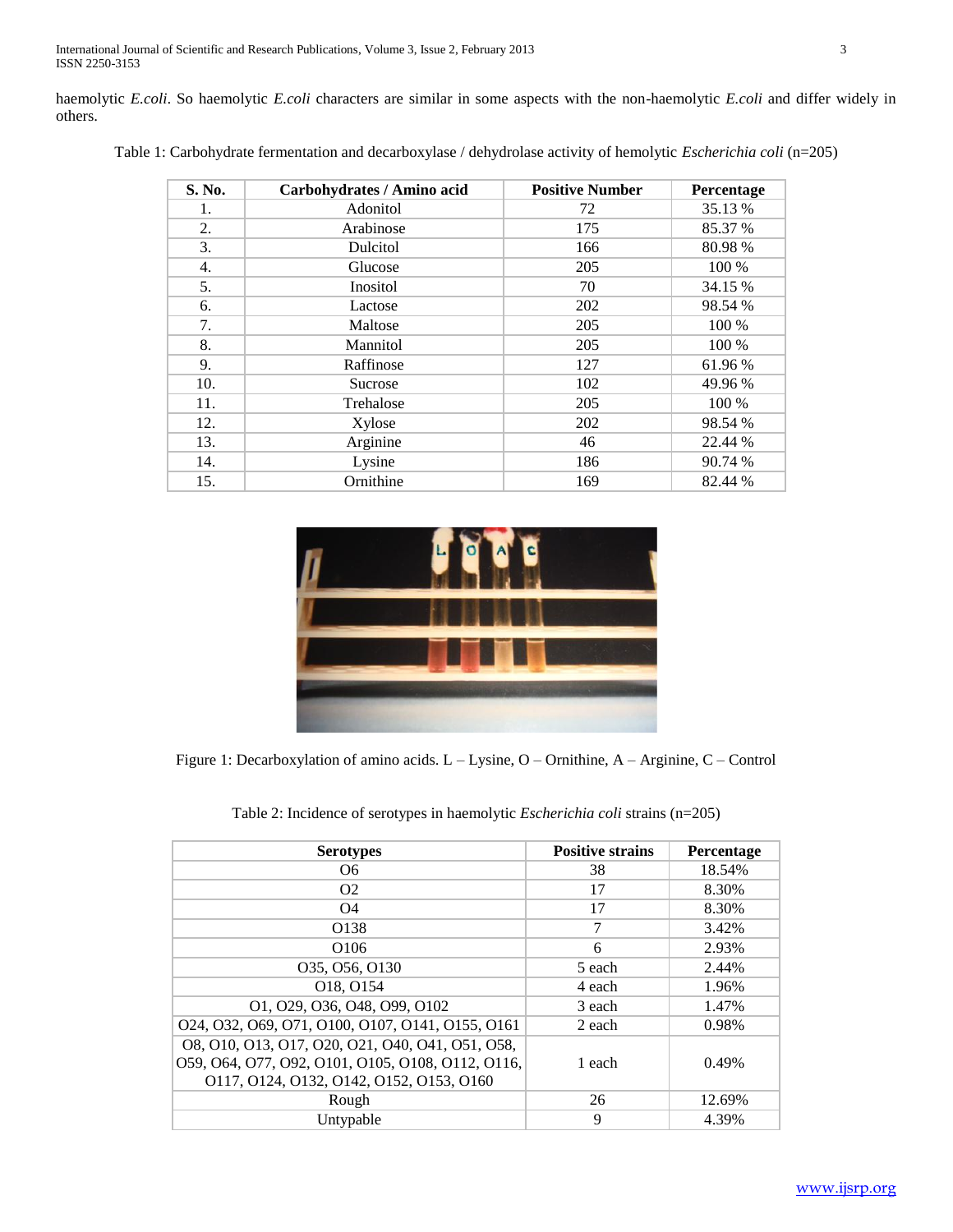| S. No. | <b>Source</b>                            | No. of strains $(\% )$ | No. of different<br>serogroups | <b>Commonest serogroups (No. of strains</b><br>of each)                                                                                                                                             |
|--------|------------------------------------------|------------------------|--------------------------------|-----------------------------------------------------------------------------------------------------------------------------------------------------------------------------------------------------|
|        | Urine                                    | 181 (88.3%)            | 46                             | $[06(34), 04(16), 02(15), 0138(6), 056]$<br>(5), O18, O35, O106 (4 each), O29, O48,<br>099, 0102, 0130, 0154 (3 each), 01,<br>036, 069, 071, 0100, 0141, 0155,<br>O161 (2 each) $&$ Others (1 each) |
| 2.     | Vaginal $\overline{\ }$<br>Cervical swab | $10(4.9\%)$            | 6                              | O6 (3), O130 (2), O102, O35 and O59 (1)<br>each)                                                                                                                                                    |
| 3.     | Stool                                    | $7(3.4\%)$             | 6                              | O107 (2), O2, O6, O105, O142 and O154<br>$(1$ each)                                                                                                                                                 |
| 4.     | Pus & Others                             | $7(3.4\%)$             |                                | 04, 024, 032, 036, 0106, 0116 and<br>$O138$ (1each)                                                                                                                                                 |

|  |  |  | Table 3: Sample wise serotypes of haemolytic <i>Escherichia coli</i> (n=205) |  |
|--|--|--|------------------------------------------------------------------------------|--|
|  |  |  |                                                                              |  |



Figure 2: Resistogram pattern to cetrimide. Confluent growth – Resistant, No growth – Sensitive, Discrete colonies or more than ten colonies – Intermediate

| Resistogram Types <sup>1</sup>                                                             | <b>No. of Strains</b> |  |
|--------------------------------------------------------------------------------------------|-----------------------|--|
| <b>BDE</b>                                                                                 | 26                    |  |
| B <sub>D</sub>                                                                             | 22                    |  |
| D                                                                                          | 21                    |  |
| (B) D(E)                                                                                   | 13                    |  |
| A B D                                                                                      | 12                    |  |
| $(B)$ (D) E                                                                                | 9                     |  |
| BCE                                                                                        | 6                     |  |
| D E, B E                                                                                   | 5 each                |  |
| $(A)$ (B) D, (B) (D) (E), C, B, (C) D E                                                    | 4 each                |  |
| $(A)$ (B) (C) (D), B (C) D (E), (A) B D E, A C E, B C D                                    | 3 each                |  |
| $B(D)$ (E), A B C D E, A B (C) (D) E, (A) (B) C D E, E, (A) (B) (C) D, (A) B (C) D,        | 2 each                |  |
| $(A)$ (B) (D) E, C D, (A) C D, A E, B C, (A) C D (E) (B) (D), (A) (D) E, (A) (B) (D)       |                       |  |
| $(A) B (C) (D) (E), (A) (B) (C) (D) (E), (A) (B) (C) D E, (C) (D), C E, (A) C, (A) (E), A$ |                       |  |
| $(B)$ , (C) D, B C D (E), (A) (B) D (E), B C (D) (E), (B) C D (E), (A) (C) D E, B (C) (D)  | 1 each                |  |
| (E), (A) C (D) (E), (A) (B) D E, (A) B (D) E, (B) (C) D (E), (A) D (E), (A) (B) C, (B)     |                       |  |
| (C) D, C (D) E, C D (E)                                                                    |                       |  |

 $\overline{a}$ 

Table 4: Resistogram typing of 205 strains of haemolytic *Escherichia coli*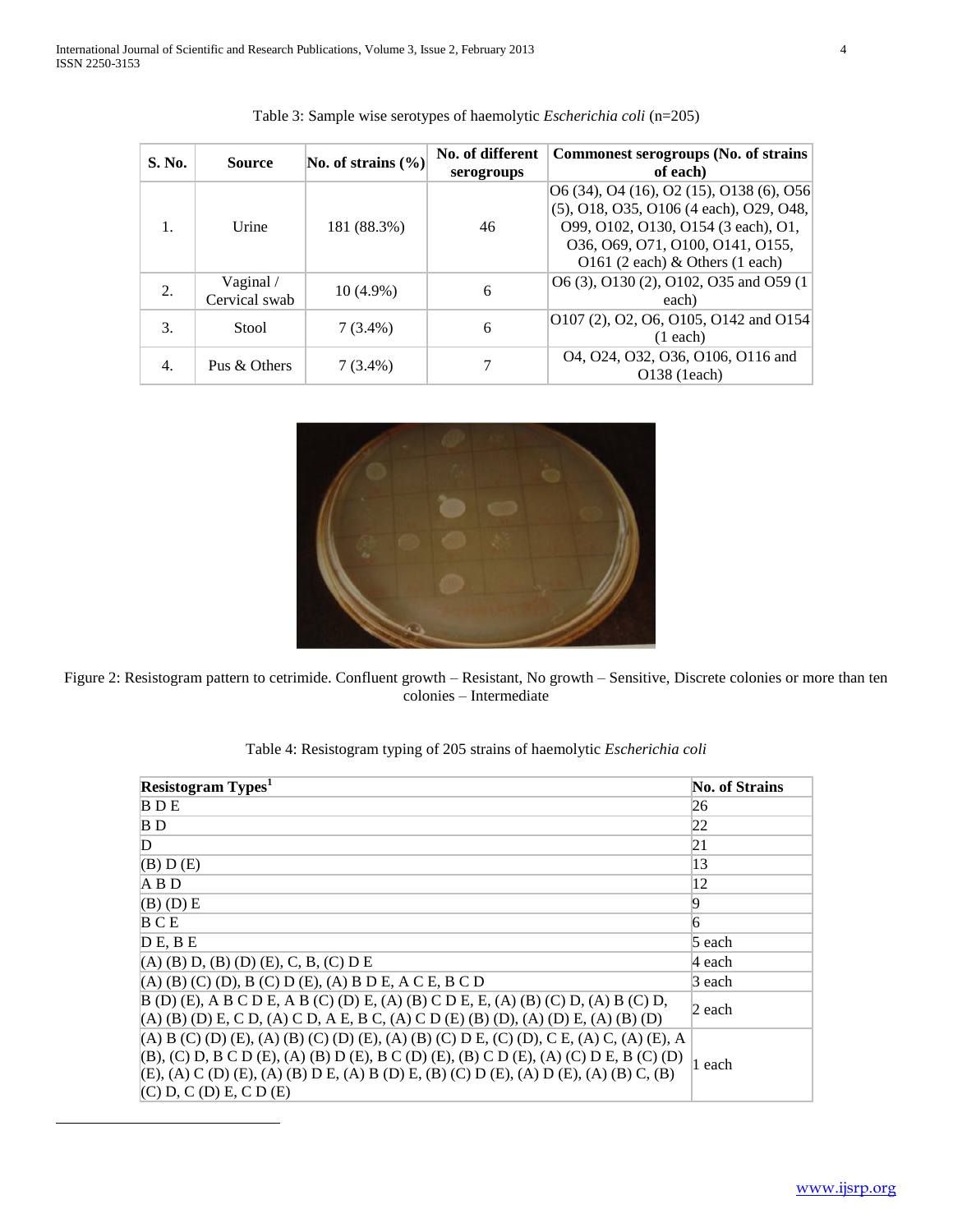\* Resistant to chemical, ( ) - Intermediate resistant to chemical, A - Acriflavin, B - Boric acid, C - Copper sulphate, D - Malachite green, E - Cetrimide



Figure 3: Susceptibility pattern of 205 haemolytic *Escherichia coli* strains

#### **REFERENCES**

- [1] Cavalieri SJ, Bohach GA, Snyder IS. *Escherichia coli* alpha-haemolysin: characteristics and probable role in pathogenicity. *Microbiol. Rev.* 1948; 48: 326-43.
- [2] Goldwater PN, Bettelheim KA. *Escherichia coli* 'O' group serology of a haemolytic uraemic syndrome (HUS) epidemic. *Scand. J. Infect Dis.* 2000; 32(4): 385-94.
- [3] Siegfried L, Puzova H, Kmetova M, Kerestesova A. Killing of alpha-haemolytic and non-haemolytic *Escherichia coli* strains in human serum and polymorph nuclear leucocytes. *J. Med. Microbiol.* 1992; 37: 3-7.
- [4] Akulwar SL, Kurhade AM, Saoji AM. Haemolytic *Escherichia coli* in etiopathogenesis of pyelonephritis in rats an experimental study. *Indian J. Pathol. Microbiol.* 1997; 40: 47-49.
- [5] Siegfried L, Kmetova M, Puzova H, Molokacova M, Filka J. Virulence associated factors in *Escherichia coli* strains isolated from children with urinary tract infections. *J. Med. Microbiol.* 1994; 4: 127-32.
- [6] Collee JG, Duguid JP, Fraser AG, Marmion BP, Simmons A. Laboratory strategy in the diagnosis of infective syndromes. In Mackie and McCartney Practical Medical Microbiology, 14<sup>th</sup> ed. Collee JG, Fraser AG, Marmion BP, Simmons A (eds) Edinburg: Churchill Livingstone 1996; 53-94.
- [7] Edwards PR, Ewing WH. 1972. *Identification of enterobacteriaceae,* 3 rd ed. Burgess publishing company, Minneapolis.
- [8] Elek SD, Higney L. Resistogram typing A new epidemiological tool: Application to *Escherichia coli*. *J.Med.Microbiol.* 1970; 3:103-10.
- [9] National Committee for Clinical Laboratory Standards, 2003. Performance Standards for Antimicrobial Disk Susceptibility Tests, 8<sup>th</sup> Edition. Approved Standard M2-A8. National Committee for Clinical Laboratory Standards, Wayne, Pa.
- [10] Tewari L, Aggarwal SK. Some observations on biochemical behaviour and antibiotic susceptibility pattern among *E.coli* isolated from infantile diarrhoea cases. *Ind. J. Microbiol.* 1982; 22: 167-72.
- [11] Forbes BA, Sahm DF, Weissfeld AS. In Bailey and Scott's Diagnostic Microbiology, 11<sup>th</sup> ed. Mosby, Inc. U.S.A. 2002.
- [12] Winn WC, Allen SD, Janda WM, Koneman EW, Procop GW, Schreckenberger PC, et al. Taxonomy of enterobacteriaceae. In Color Atlas and Textbook of Diagnostic Microbiology. 6<sup>th</sup> ed. Lippincott Williams and Wilkins, U.S.A. 2006; 228-77.
- [13] Kalmansen GM, Harwick HJ, Turck M, Guze LB. Urinary tract infections, localisation and virulence of *E.coli*. *Lencet.* 1975; 1: 134-36.
- [14] Kaur P, Jayasheela M, Chakraborty A, Saxena SN. Characteristics of *Escherichia coli* isolates from cases of significant bacteriuria. *Ind. J. Med. Microbiol.* 1991; 107-13.
- [15] Tamura K, Sakazaki R, Murase M, Kasako Y. Serotyping and categorisation of *Escherichia coli* strains isolated between 1958 and 1992 from diarrhoeal diseases in Asia. *J. Med. Microbiol.* 1996; 45: 353-58.
- [16] Olling S, Verrier JK, Mackenzie R, Verrier JER, Howon LA, Asscher AW. A four years follow up of schoolgirls with untreated covert bacteriuria biological aspects. *Clin. Nephrol.* 1981; 16: 167-71.
- [17] Husain RA, Wadhar BI, Daginawala HF, Deshmukh SR, Nagova BS. Serotyping and transferability of drug resistance in clinical isolates of *E.coli*. *Indian J. Pathol. Microbiol.* 1995; 38: 355-57.
- [18] Hughes C, Phillips R, Roberts AP. Serum resistance among *Escherichia coli* strains causing urinary tract infection in relation to O type and the carriage of haemolysin, colicin and antibiotic resistance determinants. *Infect. Immun.* 1982; 35: 270-75.
- [19] Diwan N, Sharma KBO. Prevalence of serogroups and resistance plasmids in urinary *E.coli* encountered in Delhi. *Ind. J. Med. Res.* 1978; 68: 225-33.
- [20] Bhalla P, Aggarwal P. Urinary *Escherichia coli* prevalent serotypes, antimicrobial susceptibility and virulence factors. *Indian J. Med. Microbiol.* 1989; 7: 88-90.

#### AUTHORS

**First Author –** Prem Singh Grover, Professor, Department of Microbiology, MMIMSR, Mullana, Haryana, India -133207, Email: rajeshbareja@gmail.com